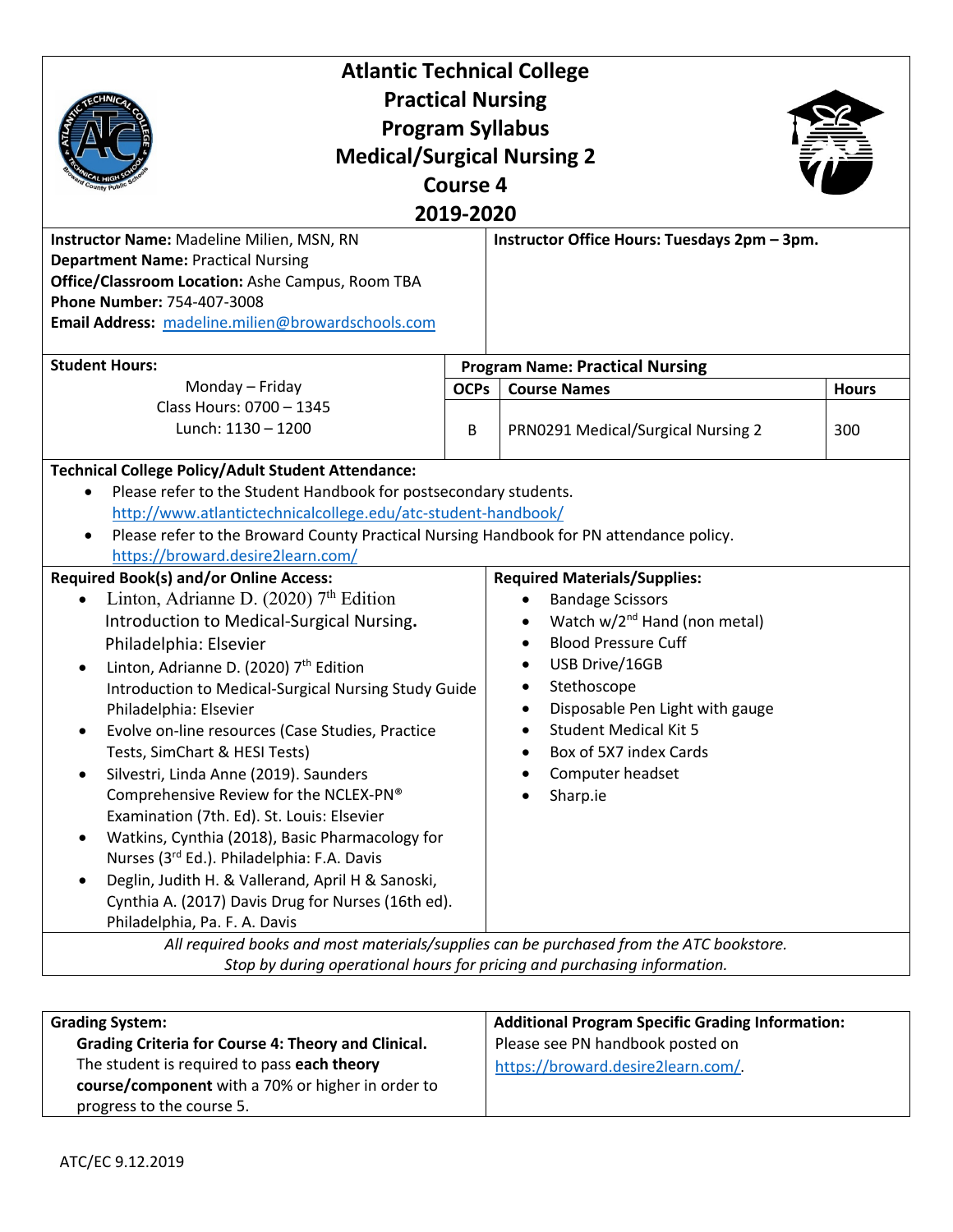| Grades are not rounded, only the whole number is                                                     |                                                        |  |  |
|------------------------------------------------------------------------------------------------------|--------------------------------------------------------|--|--|
| counted (i.e. 69.9% is 69%, not 70%).                                                                |                                                        |  |  |
| HESI Medical Surgical End of Block Exam is administered                                              |                                                        |  |  |
| in this course.                                                                                      |                                                        |  |  |
| Online Course Grading Policy: Program is not offered online at Atlantic Technical College.           |                                                        |  |  |
| <b>View Your Grades:</b>                                                                             |                                                        |  |  |
| Grades can be viewed online by following the directions below:                                       |                                                        |  |  |
| Go to https://browardfocus.com (access FOCUS using Chrome, Firefox or Safari)<br>1.                  |                                                        |  |  |
| Student ID which is on your student schedule.<br>2.                                                  |                                                        |  |  |
| Passcode: Student's date of birth formatted as YYYYMMDD.<br>$\mathbf{3}$ .                           |                                                        |  |  |
| Four digits for the year, two digits for the month and two digits for the day.                       |                                                        |  |  |
| <b>Classroom/Lab Rules:</b>                                                                          |                                                        |  |  |
| Please see classroom/clinical/lab rules posted on Desire2Learn at: https://broward.desire2learn.com/ |                                                        |  |  |
| <b>Industry Certification &amp; State Credential Exam Cost:</b>                                      | <b>Outstanding Student Recognition Information:</b>    |  |  |
| Practical Nursing NCLEX exam, upon passing this industry                                             | A gold seal will be applied to a Program Completion    |  |  |
| credential the student will become Licensed Practical Nurse.                                         | Certificate or an Applied Technology Diploma if the    |  |  |
|                                                                                                      | student has earned a 3.5 GPA or higher in their Career |  |  |
| \$200.00 PearsonVue Testing Fee<br>٠                                                                 | and Technical Education (CTE) classes.                 |  |  |
| \$85.00 - \$98.00 Live Scan (background) Fee -<br>$\bullet$                                          |                                                        |  |  |
| dependent upon facility                                                                              |                                                        |  |  |
| \$110.00 State of Florida Medical Quality Assurance<br>$\bullet$                                     |                                                        |  |  |
| Services Fee                                                                                         |                                                        |  |  |
| <b>Estimated Total \$400.00</b> (prices are subject to change)                                       |                                                        |  |  |
|                                                                                                      |                                                        |  |  |
| You may qualify for certification reimbursement of your exam                                         |                                                        |  |  |
| cost(s) upon passing. Credential fees are subject to change.                                         |                                                        |  |  |

## **Program Name: Practical Nursing**

## **Course Number:** PRN0291

**Course Name:** Medical/Surgical Nursing 2

## **Occupational Completion Point:** B

• **Intended Outcomes:** (From FL DOE Curriculum Framework) Demonstrate how to care for the surgical patient with a Cardiovascular, Respiratory, Lymphatic, Musculoskeletal, Endocrine or Integumentary disease/disorder (which can be accomplished through a combination of simulation, laboratory and clinical settings in accordance with F.S.464.019

Students will be able to:

- Identify signs and symptoms of disease/disorders of the body systems.
- Identify diagnostic tests used in the treatment of diseases/disorders of the body systems.
- Identify medications used in the treatment of diseases/disorders of the body systems.
- Identify nutritional needs of patients with diseases/disorders of the body systems.
- Identify the symptoms of acute/chronic psychological distress.
- Care for a patient with a:
	- o Gastrointestinal disease/disorder
	- o Neurological disease/disorder
	- o Urinary disease/disorder
	- o Reproductive disease/disorder
	- o Oncologic disease/disorder